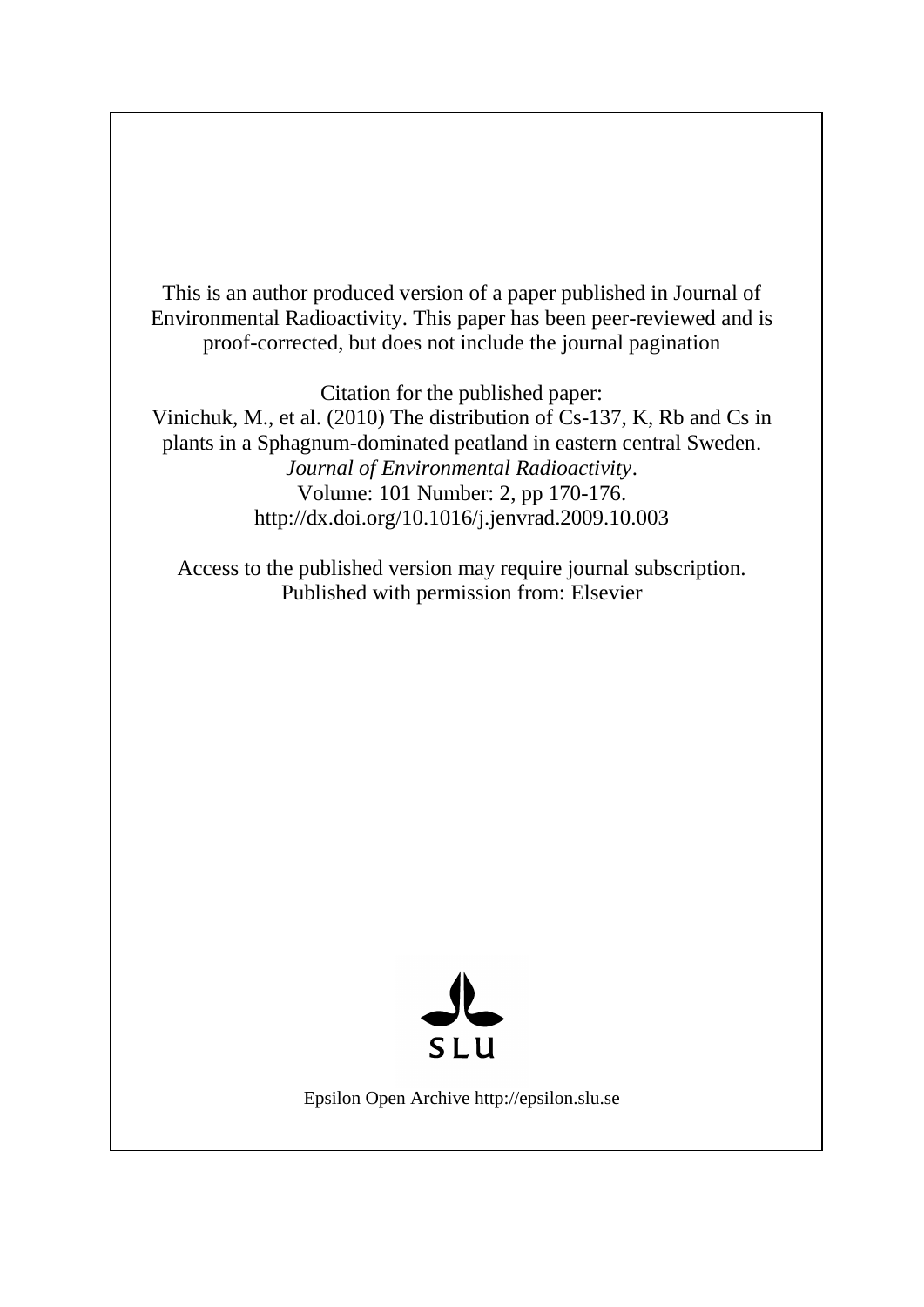**The distribution of <sup>137</sup>Cs, K, Rb and Cs in plants in a** *Sphagnum***-dominated peatland in eastern central Sweden**

 

M. Vinichuk<sup>a, b,\*</sup>, K.J. Johanson<sup>a</sup>, H. Rydin<sup>c</sup> and K. Rosén<sup>a</sup>

*<sup>a</sup> Department of Soil and Environment, Swedish University of Agricultural Sciences, SLU, P.O. Box 7014 SE-750 07, Uppsala, Sweden*

*<sup>b</sup> Department of Ecology, Zhytomyr State Technological University, 103 Chernyakhovsky Str., 10005, Zhytomyr, Ukraine*

*<sup>c</sup> Department of Plant Ecology, Evolutionary Biology Centre, Uppsala University, Norbyvägen 18D, SE-752 36, Uppsala, Sweden*

\* Corresponding author. Tel.: +46 018 67 14 42; fax: +46 018 67 28 95.

E-mail: [Mykhailo.Vinichuk@mark.slu.se](mailto:Mykhailo.Vinichuk@mark.slu.se) (M. Vinichuk)

- 
- 

#### **Abstract**

18 We record the distribution of  $^{137}Cs$ , K, Rb and Cs within individual *Sphagnum* plants 19 (down to 20 cm depth) as well as  $137\text{Cs}$  in vascular plants growing on a peatland in 20 eastern central Sweden. In *Calluna vulgaris* <sup>137</sup>Cs was mainly located within the green parts, whereas *Andromeda polifolia*, *Eriophorum vaginatum* and *Vaccinium oxycoccos* 22 showed higher <sup>137</sup>Cs activity in roots. *Carex rostrata* and *Menyanthes trifoliata* showed 23 variable distribution of Cs within the plants. The patterns of  $137$ Cs activity concentration distribution as well as K, Rb and Cs concentrations within individual *Sphagnum* plants were rather similar and were usually highest in the capitula and/or in the subapical segments and lowest in the lower dead segments, which suggests 27 continuous relocation of those elements to the actively growing apical part. The  $^{137}Cs$  and K showed relatively weak correlations, especially in capitula and living green segments 29 (0-10 cm) of the plant ( $r = 0.50$ ). The strongest correlations were revealed between <sup>137</sup>Cs 30 and Rb ( $r = 0.89$ ), and between <sup>137</sup>Cs and stable Cs ( $r = 0.84$ ). This suggests similarities 31 between  $^{137}Cs$  and Rb in uptake and relocation within the *Sphagnum*, but that  $^{137}Cs$ differs from K.

- 
- 

*Keywords*: fen, *Sphagnum*, uptake, vascular plant

## **1. Introduction**

 Peatlands are areas where remains of plant litter have accumulated under water- logging as a result of anoxic conditions and low decomposability of the plant material. They are generally nutrient-poor habitats. This holds in particular for the northern hemisphere temperate and boreal bogs, in which peat formation has built up a dome isolating the vegetation from the surrounding groundwater. Hence bogs are ombrotrophic, i.e., all water and nutrient supply to the vegetation is from aerial dust and precipitation, resulting in an extremely nutrient-poor ecosystem often formed and dominated by peat mosses (*Sphagnum*). *Sphagnum*-dominated peatlands with some groundwater inflow (i.e.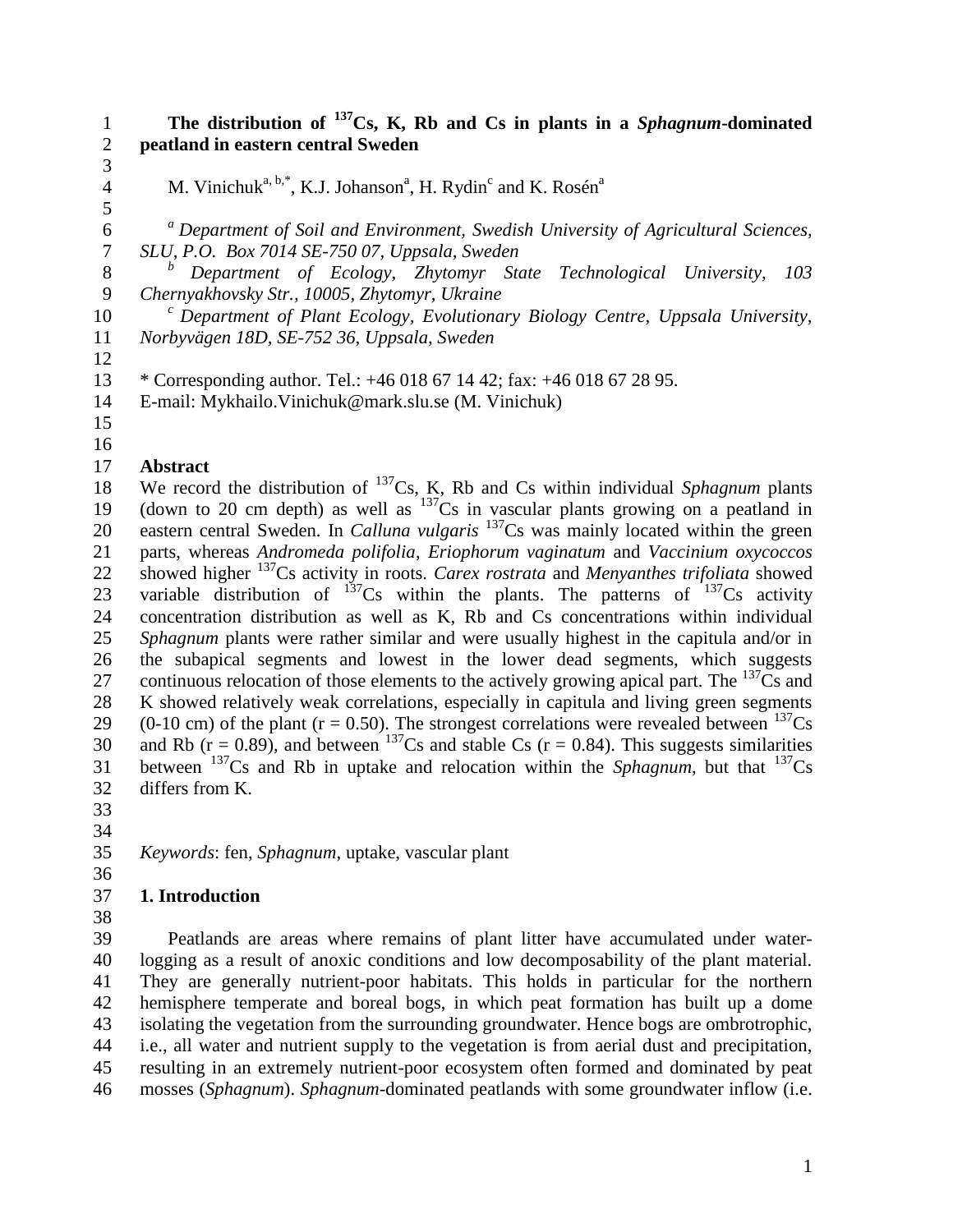weakly minerotrophic 'poor fens') are almost as nutrient poor and acid as true bogs. *Sphagnum* plants absorb and retain substantial amount of fallout-derived radiocaesium (Hanson, 1982; Nifontova, 2005). Recently, some attention has been given to the transfer 50 of the radioactive caesium isotope  $^{137}Cs$  within raised bogs (Bunzl and Kracke, 1989; 51 Rosén et al., 2009). Relatively high  $^{137}$ Cs bioavailability to bog vegetation and mosses in particular has been shown (Bunzl and Kracke, 1989; Orlov et al., 1999). The transfer of  $\text{Cs}$  within a peatland ecosystem is different from that in forest or on agricultural land. In soils with high clay content, there is low bioavailability and low vertical migration rate of radiocaesium due to its binding to some clay minerals (Cornell, 1993; Wauters et al., 1996; Rosén et al., 1999). In nutrient-poor but organic-matter-rich forest soils, the 57 vertical migration rate of Cs is also low but the bioavailability is often high, particularly for mycorrhizal fungi (Olsen et al., 1990; Vinichuk and Johansson, 2003; Vinichuk et al., 2004). In forests and pastures, extensive fungal mycelium counteracts the 60 downward transport of Cs by an upward translocation flux (Rafferty et al., 1997, ). This results in very slow net downward transport of  $137$ Cs in the soil profile.

 It appears that  $137$ Cs moves in the peat through advection in the peat water (review by Turetsky et al., 2004). Small amounts of clay mineral in the peat will reduce Cs mobility (MacKenzie et al., 1997), but most *Sphagnum* peat is virtually completely organic matter. In wet parts of open peatlands that lack fungal mycelium, the downward migration of Cs in the *Sphagnum* layers is expected to be faster than in forest soil. Recent studies (Schleich et al., 2000; Rosén et al., 2009) show that Cs is translocated continuously towards to growing apex of the *Sphagnum* shoots, where it is accumulated. Some 69 attempts have been made to investigate whether  $^{137}$ C is associated with essential 70 biomacromolecules in mosses and to determine the Cs distribution among intracellular moss compartments (Dragović et al., 2004).

 The chemical behaviour of radiocaesium could be expected to be similar to that of stable Cs and other alkali metals, K, Rb, which have rather similar physicochemical properties. Stable Cs usually provides a useful analogy for observing long-term variation 75 and transfer parameters of Cs in a specific environment, particularly in peatlands that are cut of from input of Cs from the mineral soil. Chao et al. (2008) have found that as a 77 whole, Cs is positively associated with K concentration across plant species in an 78 undisturbed forest ecosystem, which suggests that the Cs, stable Cs and K are assimilated in a similar way, and that the elements pass through the biological cycle together. The Cs influx into cells and its use of K transporters is discussed in the review by White and Broadley (2000). However, the relationships between Cs and K are not completely understood, since Cs does not always show high correlations with K (Yamagata et al., 1959) and it has been suggested that there is an alternative pathway for Cs uptake into fungal cells (Yoshida and Muramatsu, 1998). The relationship between K and Rb is not well understood (Yoshida and Muramatsu, 1998), and it is not clear whether Cs follows the same pathways as K for *Sphagnum*. Virtually no studies have 87 been conducted to clarify the influence of alkali metals  $(Cs, Rb)$  on  $137\text{Cs}$  distribution and cycling processes in nutrient-poor peatlands. Such information is needed to accurately interpret the processes that determine caesium uptake and binding. Plant species growing on peat have - to a varying degree - the capacity to influence uptake and binding of the radionuclides but no systematic study has been carried out involving all the dominant species of *Sphagnum* peatlands and comprehending both competitions for radionuclides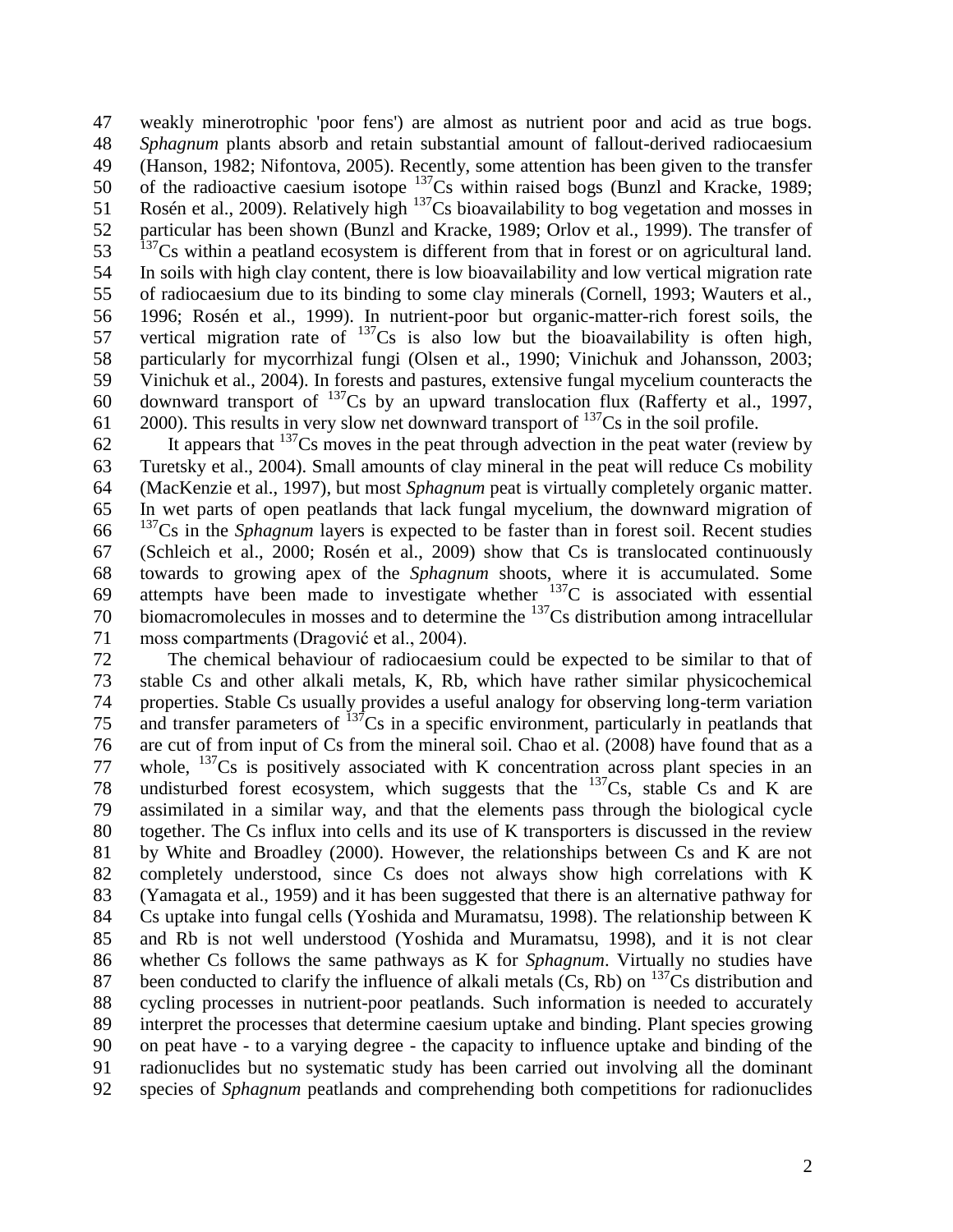and for nutrients. The important role of *Sphagnum* mosses in mineral nutrient turnover in 94 nutrient-poor ecosystems, in particular their role in Cs uptake and binding necessitates a clear understanding of the mechanisms involved.

The main aim of the present study was to compare the distribution of  $^{137}Cs$ , K, Rb and Cs in the uppermost capitulum and subapical segments of *Sphagnum* mosses to be able to discuss the possible mechanisms involved in radiocaesium uptake and retention within *Sphagnum* plants. Furthermore, we also aimed to quantify  $137\text{Cs}$  in the dominant vascular plants associated with *Sphagnum* and its distribution within these plants.

# **2. Materials and methods**

 *2.1. Study area*  

 The study area was a small peatland (Pålsjömossen) within a coniferous forest in 106 eastern central Sweden, about 35 km NW of Uppsala  $(60^{\circ}03'40''$  N,  $17^{\circ}07'47''$  E). 107 Ground deposition of <sup>137</sup>Cs in 2005 was 23 000 Bq m<sup>-2</sup> (Rosén et al., 2009). The sampled part of the peatland was open and *Sphagnum*-dominated. A weak minerotrophic influence was indicated by the dominance of *S. papillosum*, and the presence of *Carex rostrata*, *C. pauciflora* and *Menyanthes trifoliata* (fen indicators in the region; Rydin et al., 1999). The area had scattered hummocks mostly built by *S. fuscum*, and dominated by dwarf- shrubs such as *Andromeda polifolia, Calluna vulgaris*, *Empetrum nigrum* and *Vaccinium oxycoccos*. Sampling was made within a  $25-m^2$  low, flat 'lawn community' (Rydin and Jeglum 2006) with the water table most of the time less than 15 cm below the surface. These parts were totally covered by *S. papillosum*, *S. angustifolium* and *S. magellanicum* with an abundant cover of *Eriophorum vaginatum*. Sparsely occurring were *Andromeda polifolia, Carex rostrata*, *Drosera rotundifolia*, *Menynthes trifoliata* and *Vaccinium oxycoccos*. The surface water pH was 3.9-4.4 (June 2009).

- 
- *2.2. Sampling and treatment*

*2.2.1. Vascular plants* 

 Sixty three composite vascular plant samples were collected from the end of July to the middle of September 2008. The samples were divided into active green tissue, supportive tissue, and roots (in some species fine roots; < 2 mm in diameter). Some species were further divided into finer sections (see Table 1). For *Drosera* the whole plant was analyzed.

128 The samples were carefully cleaned of any extraneous fragments, and dried at 40<sup>o</sup>C to constant weight. They were then milled to 2 mm or cut into fragments of a few mm to achieve homogeneous and well-mixed samples that were analysed for activity 131 concentration of  $^{137}Cs$ .

- 
- *2.2.2. Sphagnum mosses*

 Samples of individual *Sphagnum* shoots that held together down to 20 cm were randomly collected in 2007 (May and September) and 2008 (July, August and September). All together 13 samples of *Sphagnum* plants were collected and analysed; three in 2007 and ten sets in 2008. Each sample consisted of approx. of 20-60 individual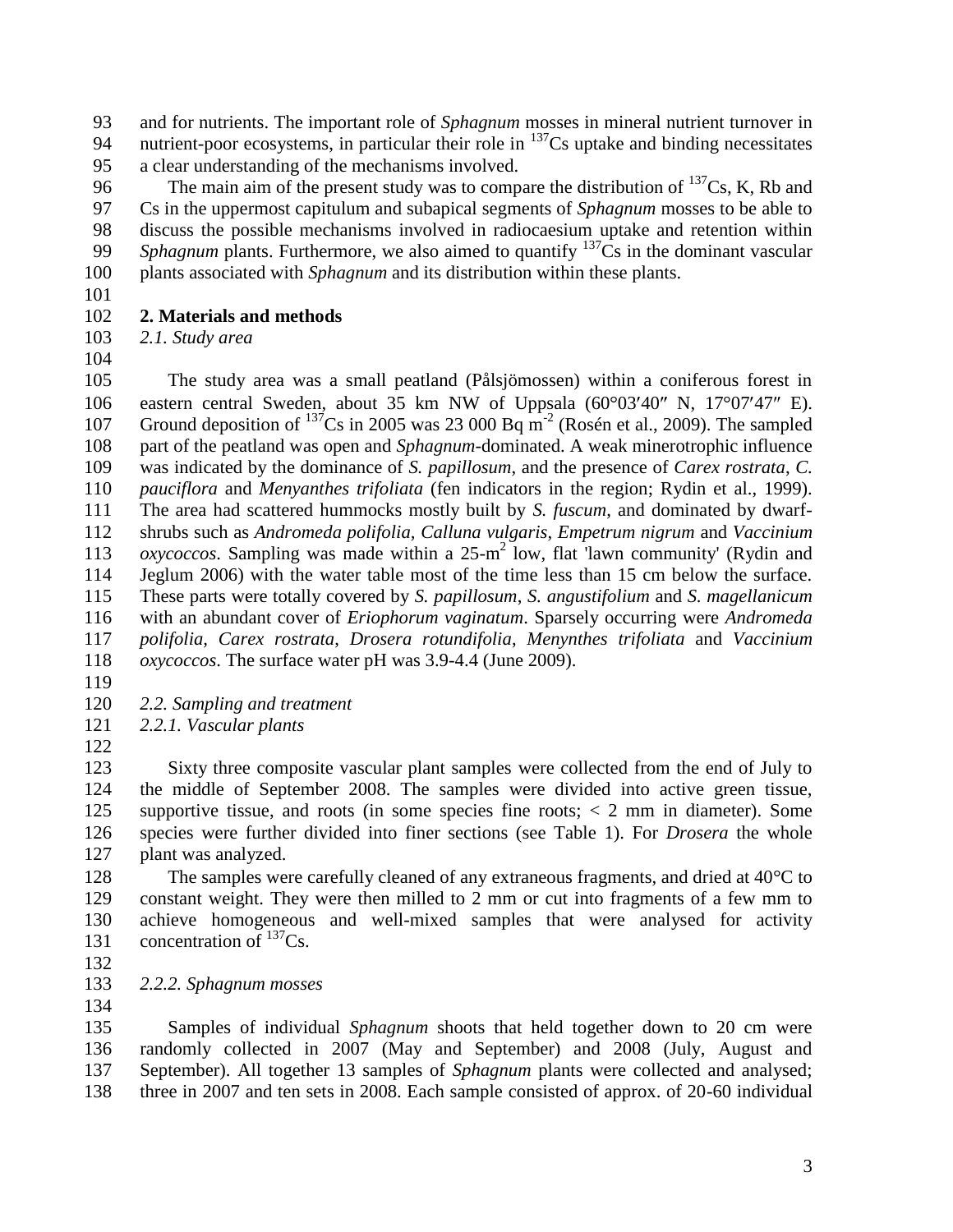*Sphagnum* plants (mostly *S. papillosum*, in a few cases *S. angustifolium* or *S. magellanicum*). In the laboratory fresh individual erect and tightly interwoven *Sphagnum* 141 plants were sectioned into 1 cm (0-10) or 2 cm (10-20 cm) long segments down to 20 cm 142 from the growing apex. The Cs activity concentrations were measured in fresh *Sphagnum* segments. Thereafter the samples were dried at 40<sup>o</sup>C to constant weight and analysed for K, Rb, and Cs.

*2.3. Measurements and data treatment* 

148 The activity concentration  $(Bq \text{ kg}^{-1})$  of  $^{137}Cs$  in plant samples was determined using well-calibrated HPGe detectors. Plant material was measured in different geometries filled up, except a few fine root samples, which contained about 1 g of dry material. The measuring time was chosen in order to obtain a statistical error due to the random process 152 of decays ranging between 5 and 10%. All  $^{137}$ Cs activity concentrations were recalculated to the sampling date and expressed on a dry mass basis. Analysis of *Sphagnum* segments for K, Rb and Cs was done after digestion with nitric acid and hydrogen fluoride by a combination of [ICP-AES](http://www.alsglobal.se/hem2005/company/teknik_icpaes.asp) and [ICP-SFMS](http://www.alsglobal.se/hem2005/company/teknik_icpsfms.asp) techniques by ALS Scandinavia AB. For K concentration determination [ICP-AES](http://www.alsglobal.se/hem2005/company/teknik_icpaes.asp) and for Cs and Rb [ICP-SFMS](http://www.alsglobal.se/hem2005/company/teknik_icpsfms.asp) was used giving 157 detection limits 200, 0.04, and 0.008  $\mu$ g kg<sup>-1</sup>, respectively. Differences in <sup>137</sup>Cs activity concentration among species and among plant parts within species were tested by ANOVA followed by Tukey pairwise comparisons using Minitab ver. 15 (Minitab Inc.,

- 2006).
- 
- **3. Results**

163 3.1. <sup>137</sup>Cs activity concentration in vascular plants

165 Table 1 shows the Cs activity concentration in the plant parts sampled. Comparing 166 the green parts among species, *Calluna vulgaris* had a significantly higher <sup>137</sup>Cs activity 167 concentration than the other species (ANOVA:  $F_{5, 12} = 10.59$ ; P < 0.001), but there were no significant differences among species in the root fraction.

 When different plant parts were compared within species, the general pattern was that brown, senescent parts had low, and roots had high activity concentration. Statistically significant differences were found in *Calluna vulgaris* where the activity concentration 172 was higher in the green parts than in the woody parts  $(F_{2, 4} = 9.35; P = 0.031)$ , and in *Eriophorum vaginatum* where the activity concentration was higher in the roots than in 174 the green leaves  $(F_2, 9 = 6.98; P = 0.015)$ . *Drosera rotundifolia* was analysed as a whole 175 plant and had intermediate Cs activity concentration. Disregarding the brown, senescent parts, the variation among plant parts was particularly small in *Eriophorum vaginatum* and *Menyanthes trifoliata* (Table 1).

- 
- 

#### **Table 1**

- 181 Activity concentration of  $^{137}Cs$  (kBq kg<sup>-1</sup>) in various plants organs. Fine roots were
- defined as < 2 mm in diameter.
-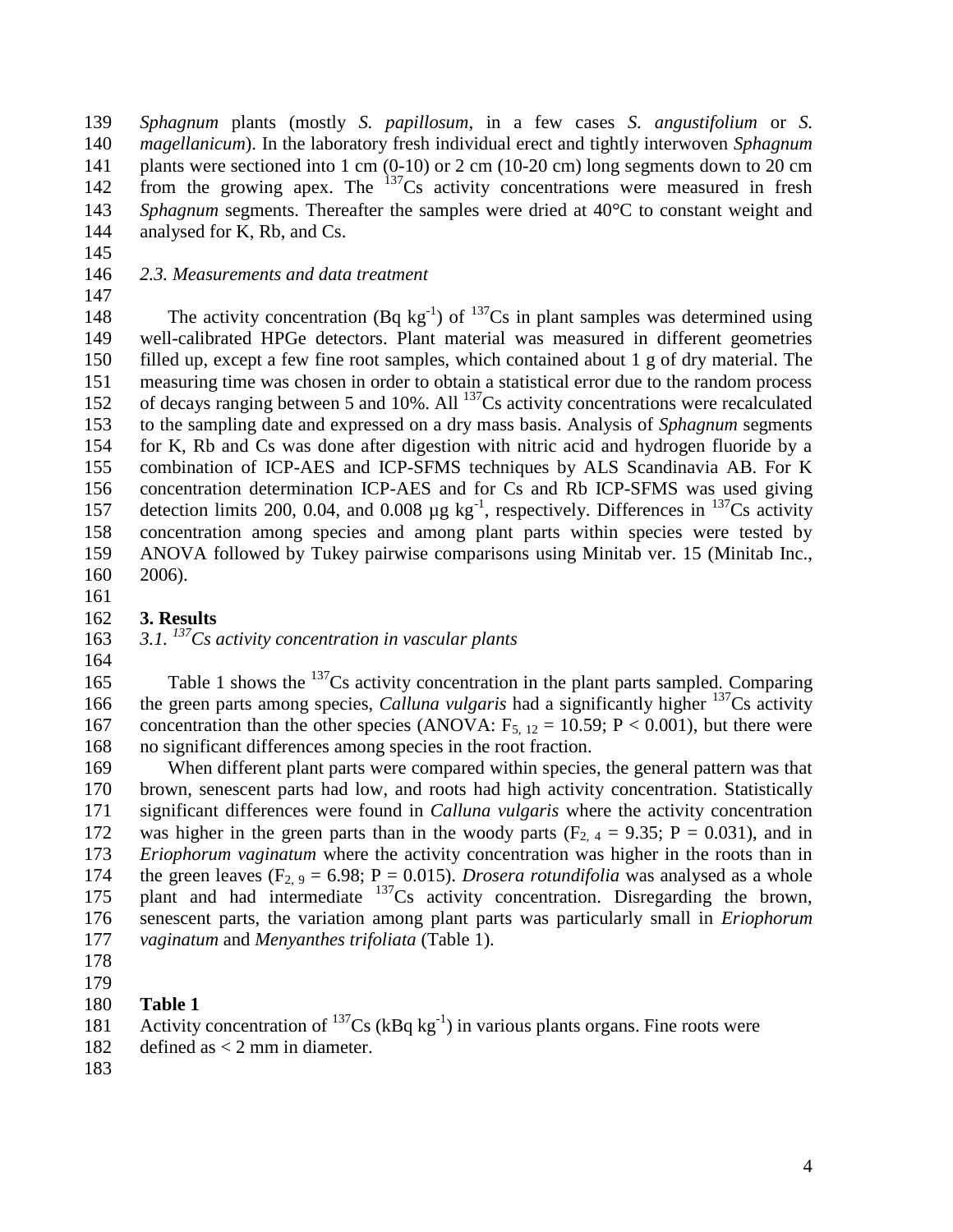| Plant species                                           | n | Mean (range)              |
|---------------------------------------------------------|---|---------------------------|
| Andromeda polifolia green shoots (mainly leaves)        | 3 | $1.1(0.85-1.4)$           |
| A. polifolia woody parts (above and belowground         |   |                           |
| stems and coarse roots)                                 |   | $3\quad 1.0\ (0.88-1.3)$  |
| A. <i>polifolia</i> fine roots                          |   | $3 \quad 3.1 \ (2.7-4.6)$ |
|                                                         |   |                           |
| Calluna vulgaris green shoots (mainly leaves)           | 3 | $12.8(9.3-17.1)$          |
| C. vulgaris woody parts (above and belowground          |   |                           |
| stems and coarse roots)                                 |   | $2, 2.1(2.0-2.1)$         |
| C. vulgaris fine roots                                  |   | 2 $5.7(5.1-6.3)$          |
| Carex rostrata infructescence (ripe female spikes)      |   | 2 $3.7(2.8-4.6)$          |
| C. rostrata green leaves                                |   | 4 $4.4(1.9-10.6)$         |
| C. rostrata brown, senescent leaves                     |   | 4 $1.8(1.2-3.1)$          |
| C. rostrata roots                                       |   | 2 $6.2(1.9-10.6)$         |
|                                                         |   |                           |
| Drosera rotundifolia                                    |   | 2 4.7 $(4.0-5.5)$         |
|                                                         |   |                           |
| Eriophorum vaginatum green leaves                       |   | 4 $2.0(1.3-3.3)$          |
| E. vaginatum brown, senescent leaves                    |   | $5\quad 1.8\ (1.2-3.4)$   |
| E. vaginatum roots                                      | 3 | $7.3(3.2-11.8)$           |
|                                                         |   |                           |
| Menyanthes trifoliata green parts (shoots and leaves)   |   | 4 $2.6(2.5-3.0)$          |
| M. trifoliata stems and rhizomes                        |   | $5\quad 1.6\ (1.3-2.3)$   |
| M. trifoliata roots                                     | 3 | $2.3(1.6-3.3)$            |
| <i>Vaccinium oxycoccos</i> green shoots (mainly leaves) | 3 | $1.5(1.1-1.7)$            |
| V. oxycoccos woody parts (above and belowground         |   |                           |
| stems and coarse roots)                                 | 3 | $1.6(1.5-1.9)$            |
| V. oxycoccos fine roots                                 |   | $3.2(2.2-3.3)$            |

185

187

186 3.2. <sup>137</sup>Cs activity concentration in Sphagnum

In Fig. 1 averaged <sup>137</sup>Cs activity concentrations in *Sphagnum* segments are presented.<br>189 Summarized data show that within the upper 10 cm from the capitulum <sup>137</sup>Cs activity 189 Summarized data show that within the upper 10 cm from the capitulum  $137\text{Cs}$  activity 190 concentration in *Sphagnum* plants was about 3 350 Bq kg<sup>-1</sup> with relatively small 191 variations. Below 10-12 cm the activity gradually declines with depth and in the lowest 192 segments of *Sphagnum*<sup>137</sup>Cs activity concentrations was about 1 370 Bq kg<sup>-1</sup>.

193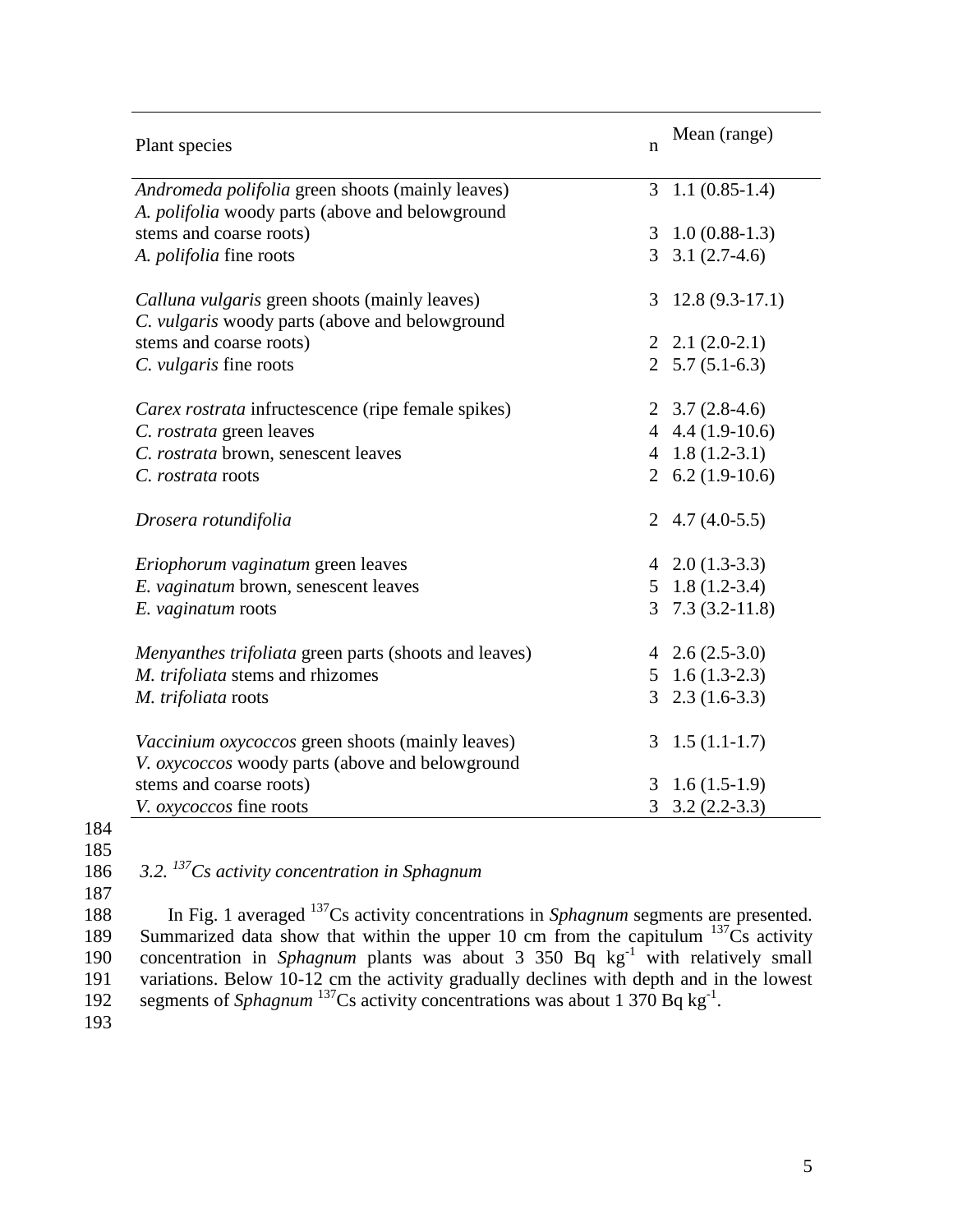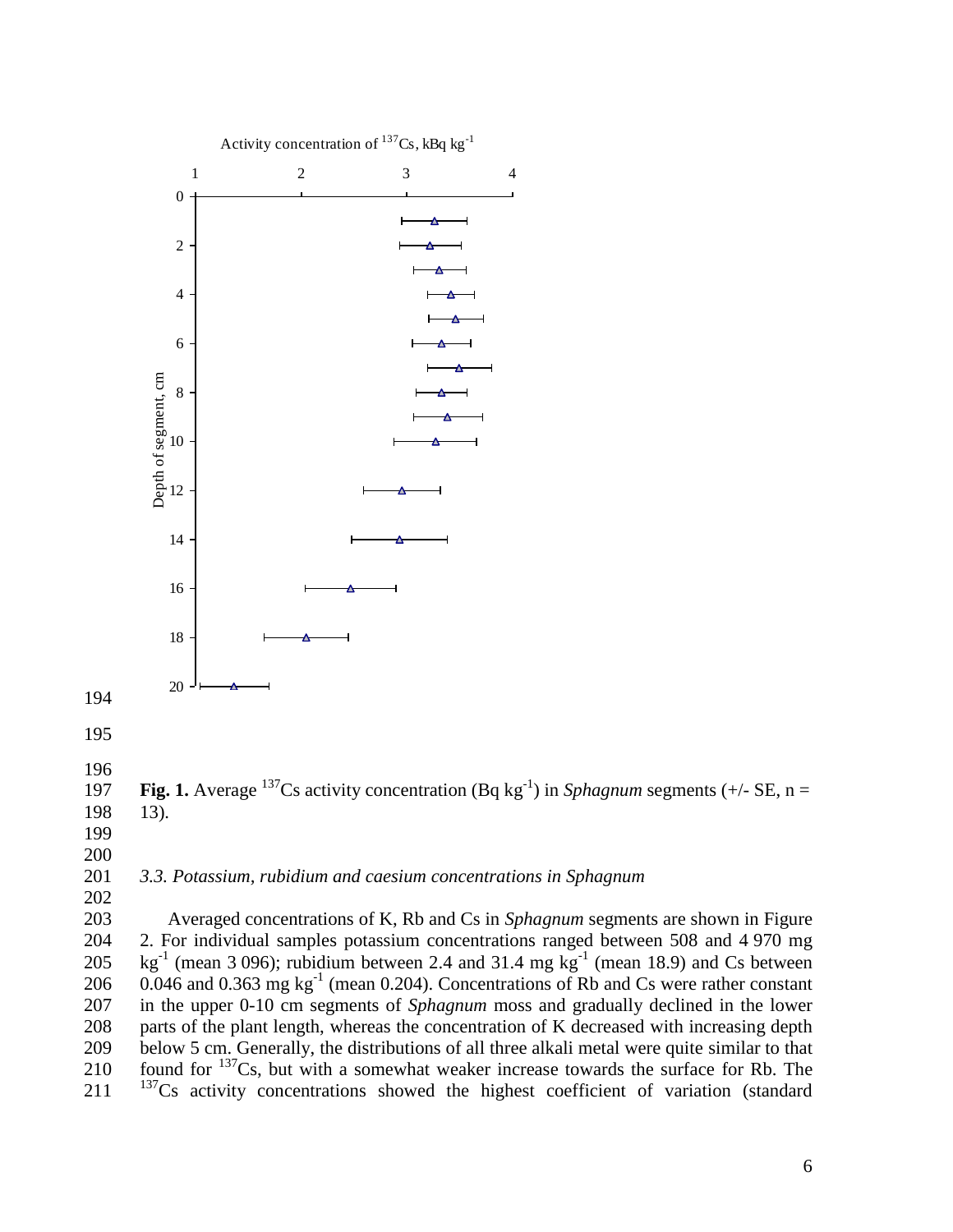- deviation divided by the mean) in *Sphagnum* (43%). The coefficient of variation for K,
- Rb and Cs concentrations was 35%, 35% and 37%, respectively.
- 



217 **Fig. 2.** Average concentrations of K (scale values should be multiplied by  $10^3$ ), Rb  $(x10^1)$ 218 and Cs  $(x10^{-1})$  (mg kg<sup>-1</sup>) in *Sphagnum* segments (+/- SE, n = 4).

220 Ratios between concentrations of all three alkali metals and  $137Cs$  activity 221 concentrations i.e.  $Cs^{137}Cs$ ; K<sup> $/137$ </sup>Cs and Rb<sup> $/137$ </sup>Cs were fairly constant through the upper part (0-16 cm) of *Sphagnum* plants (Fig. 3). The ratio K/Rb was somewhat higher in uppermost (0-2 cm) and lowest (18-20 cm) parts (Fig. 3).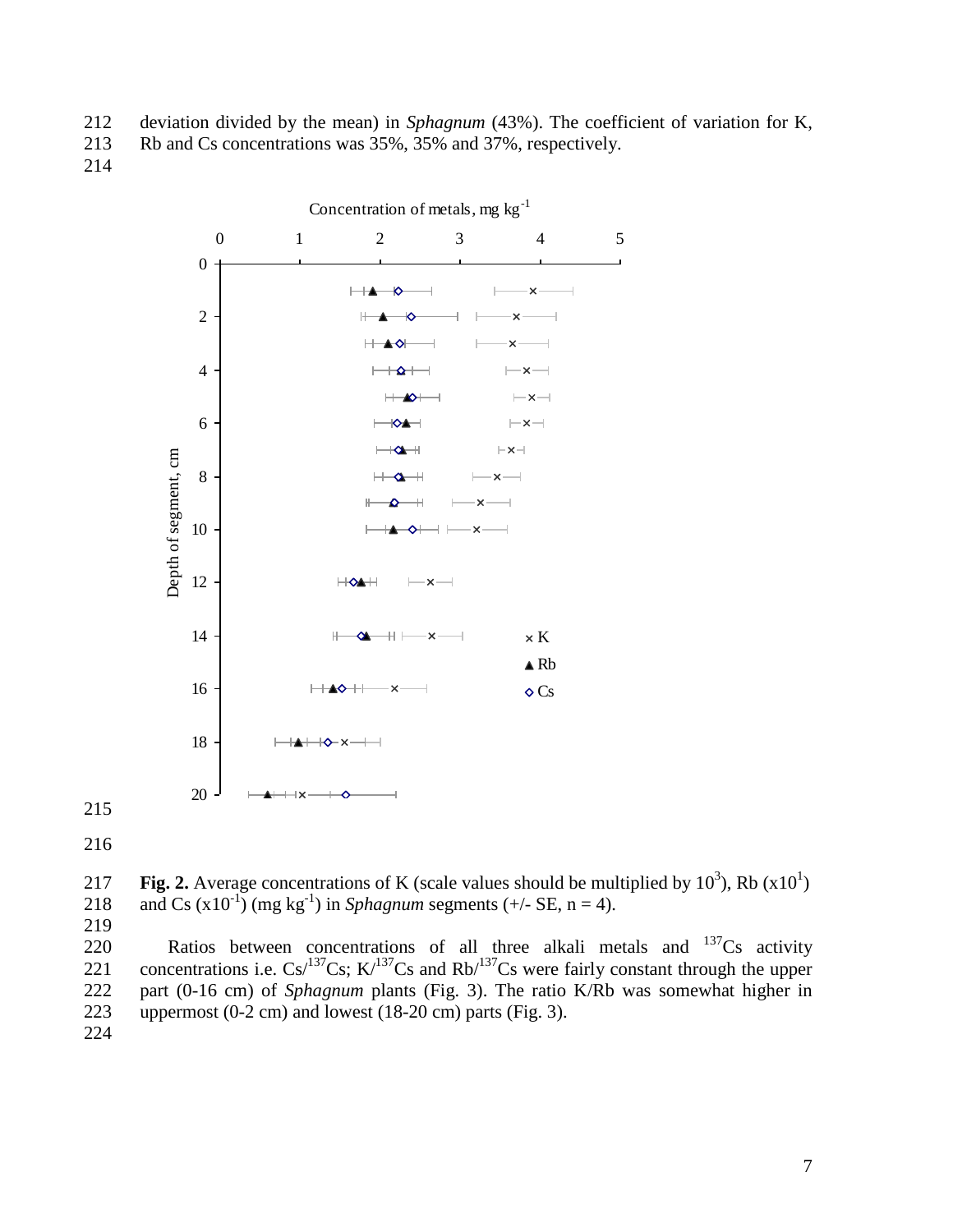

226

227 **Fig. 3.** Ratios between  $K/137Cs$ ,  $Rb/137Cs$  (scale values should be multiplied by  $10^{-2}$ ), 228 K/Rb  $(x10^2)$  and  $Cs/137Cs$   $(x10^4)$  in *Sphagnum* segments. Calculations based on 229 concentrations in mg kg<sup>-1</sup> for stable isotopes and Bq kg<sup>-1</sup> for <sup>137</sup>Cs (+/- SE, n = 13 for 230  $^{137}Cs$ ; n = 4 for each of K, Rb and Cs).

231

232 There were close positive correlations between K, Rb and Cs concentrations and <sup>137</sup>Cs activity concentrations in *Sphagnum* segments (Fig. 4.). Correlation between <sup>137</sup>Cs 234 activity concentrations and Rb concentrations was highest ( $r = 0.95$ ; p <0.001) in 10-20 235 cm length of *Sphagnum* plants, while  $^{137}$ Cs and K showed a weaker correlation when only 236 the upper 0-10 cm part of *Sphagnum* plants were analysed ( $r = 0.50$ ; p <0.001). 237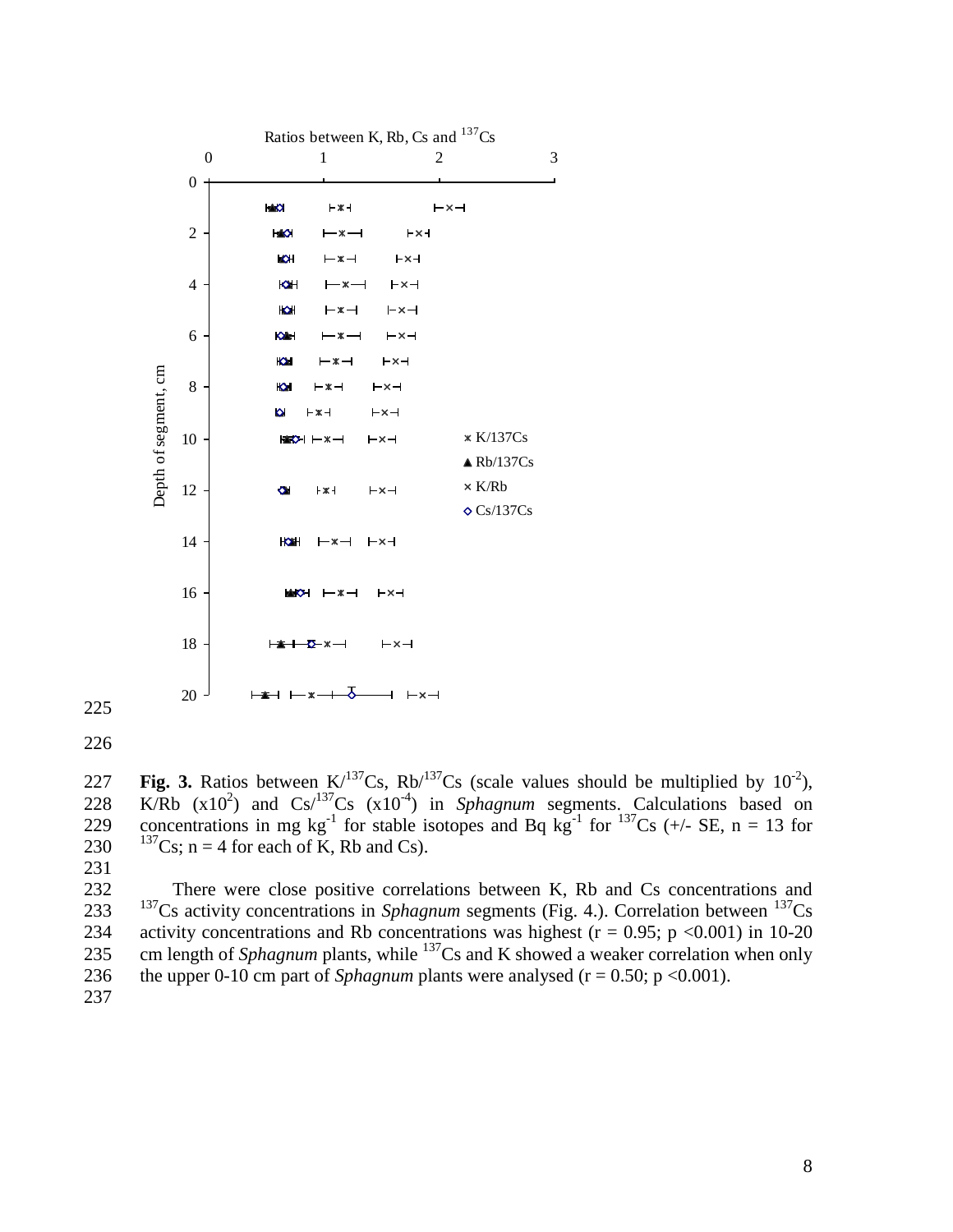

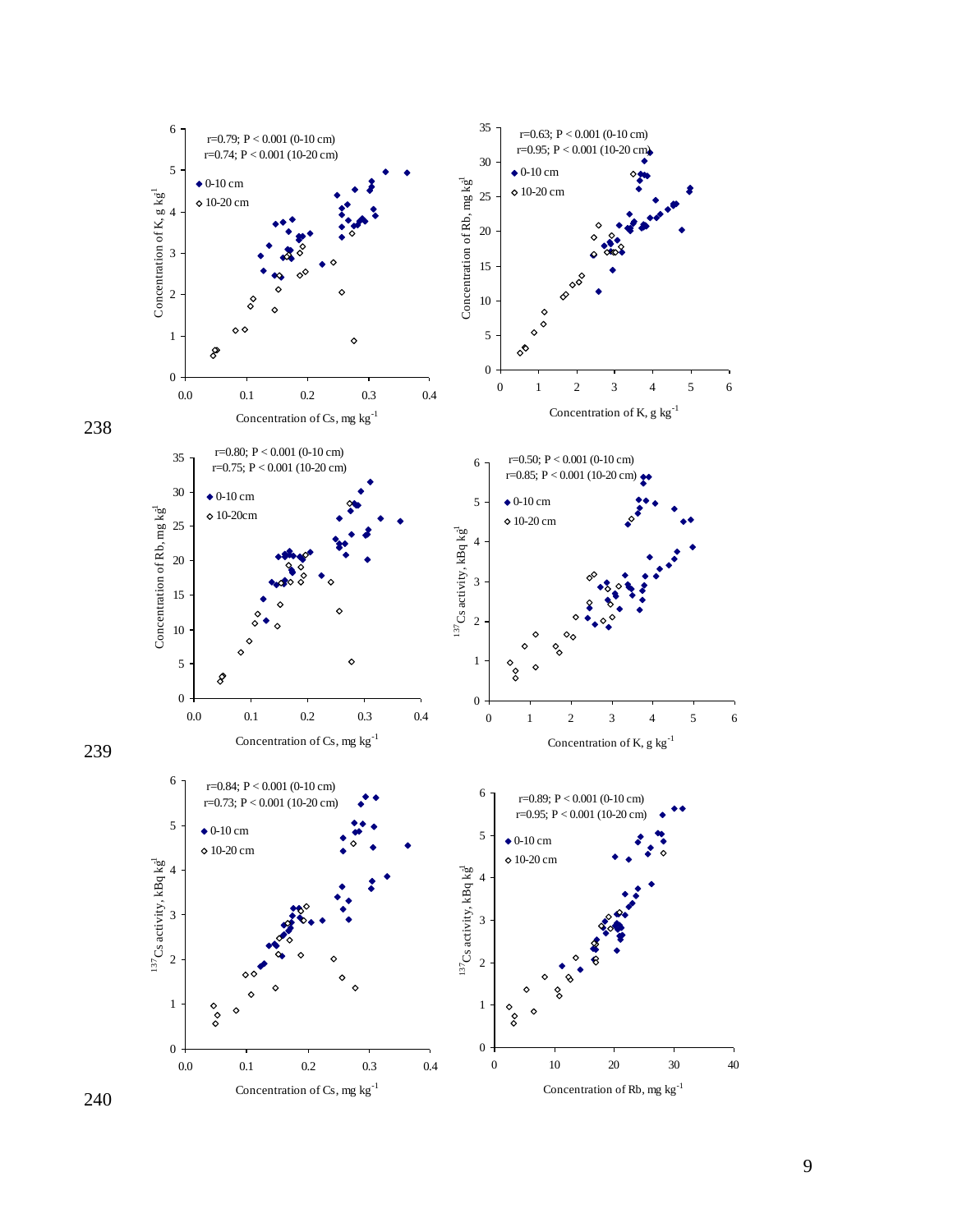**Fig. 4.** Relationships between K, Rb, Cs and  $^{137}$ Cs concentrations in *Sphagnum* segments. 

## **4. Discussion**

 Two important features should be pointed out when discussing distributions of K, Rb, 247 Cs and <sup>137</sup>Cs in a *Sphagnum*-dominated peatland. Firstly, this type of peatland is an extremely nutrient-poor, where only a few plant and fungal species, which produce small fruit bodies can grow and no mycorrhiza except ericoid mycorrhiza exists. Secondly, the upper part of the stratigraphy is composed of living *Sphagnum* cells which selectively absorb mineral ions from the surrounding water, and binding of such ions can be at exchange sites outside the cell or inside the cell for Cs, K and Rb.

 

*4.1. Vascular plants* 

 The results show a strong tendency of  $137$ Cs being relocated by biological processes within vascular plants into actively growing leaves and fine roots. There are some 258 differences in Cs concentration and location among species, but the mechanisms behind the differences are difficult to establish. Intuitively, one can envisage that the lateral root distribution of *Calluna vulgaris*, mostly within the top 10 cm of *Sphagnum* (Heath et al., 1938; Messier and Kimmins, 1991) and its active ericoid mycorrhiza should 262 be reasons for its high <sup>137</sup>Cs activity concentration. However, *Andromeda polifolia* also has a large below-ground compartment (up to 98% of its biomass; Wallén, 1986) with ericoid mycorrhiza and a root system which is even shallower than that of *Calluna* 265 (Metsävainio, 1931). Both species are rooted within the zone with highest  $^{137}Cs$  activity concentration in the *Sphagnum* substrate. It is therefore somewhat surprising that *Calluna* 267 has considerably higher, and *Andromeda* somewhat lower <sup>137</sup>Cs activity concentration than the *Sphagnum* in which they are rooted. The third ericoid species, *Vaccinium ocycoccos*, has a shallow but rather extensive root system hardly penetrating only a few cm into the living parts of the moss layer (Malmer at al. 1994) with ericoid mycorrhiza 271 (Harley and Harley, 1987) has <sup>137</sup>Cs levels similar to *Andromeda*.

 Studies on *Calluna* by Strandberg and Johansson (1999) showed that the presence of mycorrhiza increased the total amounts of K in the plants, but it also promoted biomass growth with the end result that the K concentration was similar in mycorrhizal and non- mycorrhizal plants. Since K and radiocaesium are generally strongly coupled in their behaviour (e.g., Bunzl and Kracke, 1989) it is not likely that mycorrhizal activity is the 278 reason for the high Cs activity concentration in *Calluna*. A difference between the ericoid species is that it is more difficult to separate the current year's shoots from older ones in *Calluna* than in *Andromeda*, so our *Calluna* samples probably contained more old material than the *Andromeda* samples. However, this is probably also not the reason for 282 the high levels of Cs, since Malmer and Wallén (1986) showed that the K concentration decreases with shoot age in *Andromeda* as well as in *Empetrum hermaphroditum* (another ericoid dwarf-shrub with similar growth form to *Calluna*). Instead it indicates that *Calluna* is very efficient in retaining radiocaesium in its green tissue.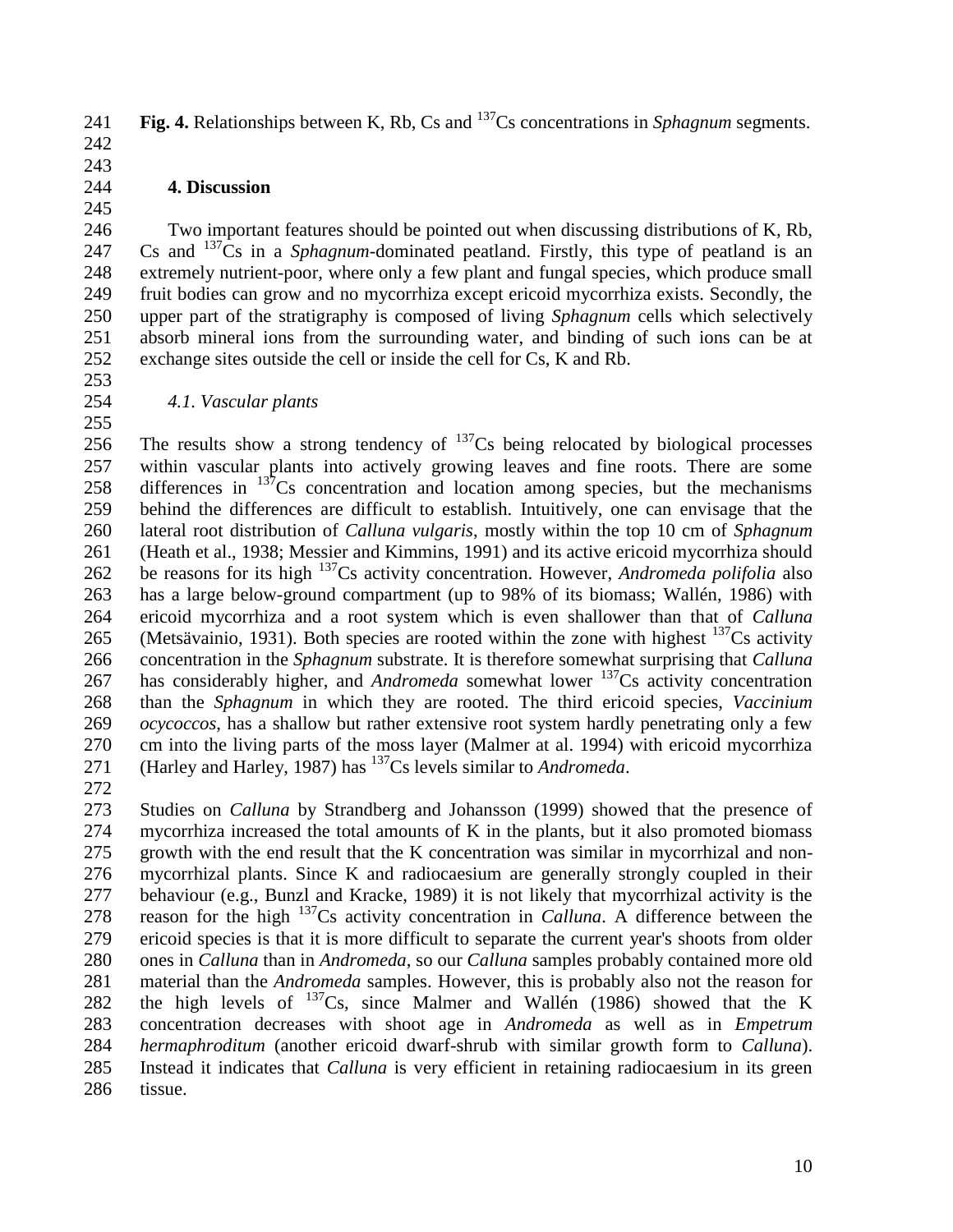In 1989, three years after the Chernobyl fallout, *Calluna*, *Vaccinium* and *Drosera* had 289 very high  $^{137}Cs$  activity concentrations (43.5, 14.7 and 25.0 kBq kg<sup>-1</sup>, respectively) at Pålsjömossen, probably as a result of the immediate uptake in the superficial root system. Even if it has decreased strongly since then (Rosén et al., 2009), *Calluna* is the species with the most long-lived above-ground structures, making it understandable that it has retained high level of radiocaesium. Both *Andromeda* and *Vaccinium*, and especially the other investigated species (*Menyanthes*, *Carex*, *Eriophorum*) have a quicker turnover of above-ground material. Even if the activity concentration in their senescent leaves is rather low, radiocaesium is gradually lost by the annual shedding of leaves. Instead these 297 deep-rooted species (Sjörs, 1991) accumulate Cs in their active roots. This is most obvious in *Eriophorum vaginatum* which is renowned for its ability to recycle nutrients internally (Cholewa and Griffith, 2004).

 The root system of the insectivorous, short-lived perennial plant *Drosera rotundifolia* is 302 very shallow - less than 6 cm (Crowder et al., 1990), and it has a  $^{137}Cs$  activity concentrations similar to that of near-surface *Sphagnum*.

*4.2. Sphagnum mosses*

The distribution of Cs within *Sphagnum* plant was found to be rather similar to 307 stable K, Rb and Cs. The  $^{137}$ Cs activity concentrations as well as K, Rb and Cs concentrations were always highest in the uppermost 0-10 cm segments of *Sphagnum* (in the capitula and the subapical segments) and gradually decreased in older parts of plant. Such distribution can be interpreted as dependent on the living cells of capitula and living green segments in the upper part of *Sphagnum*. Similar patterns of K distribution within *Sphagnum* plants were reported in other studies (Malmer, 1988; Wojtuń, 1994; Hájek, 2008). Obviously, Cs is taken up and relocated by *Sphagnum* plants in similar ways as 314 stable alkali metals studied, since the ratios between K, Rb, Cs and Cs in *Sphagnum*  segments (Fig. 3) were much the same down to about 16 cm and displayed slightly different pattern in lower part of the plant.

The marked decrease in the  $^{137}Cs$  activity concentration below 14 cm (Fig. 1) raises the question: At what depth was the 1986 Chernobyl horizon when the sampling was made? A peat core was sampled in May 2003 at Åkerlänna Römosse, an open bog 14 km SW of Pålsjömossen by van der Linden et al. (2008). Detailed dating by <sup>14</sup>C wiggle- matching indicated that the Chernobyl horizon was then at 17 cm depth. Depth-age data 322 showed a linear annual peat increment of 1.3 cm yr<sup>-1</sup> over the last decade ( $\mathbf{R}^2 = 0.998$ ), 323 indicating that the Chernobyl horizon would be at about 23 cm depth when our  $^{137}Cs$  sampling was made in 2007-08. Even if there are uncertainties when applying data from a different peatland, the Chernobyl horizon should be at, or below, the lowest segments sampled. An upward migration of  $137$ Cs seems obvious, but any downward migration 327 cannot be tested in this study. An upward migration of  $^{137}Cs$  has also been observed in 328 earlier studies (Rosén et al., 2009). Similarly, most of the Cs from the nuclear bomb tests from 1963 was retained in the top few cm of *Sphagnum* peat 20 years later, but there was also a lower peak that seemed to be at the level where the 1963 peat was laid down (Clymo, 1983). Also *Cladonia* lichens retain high activity concentrations in the shoot apices (Mattsson, 1972).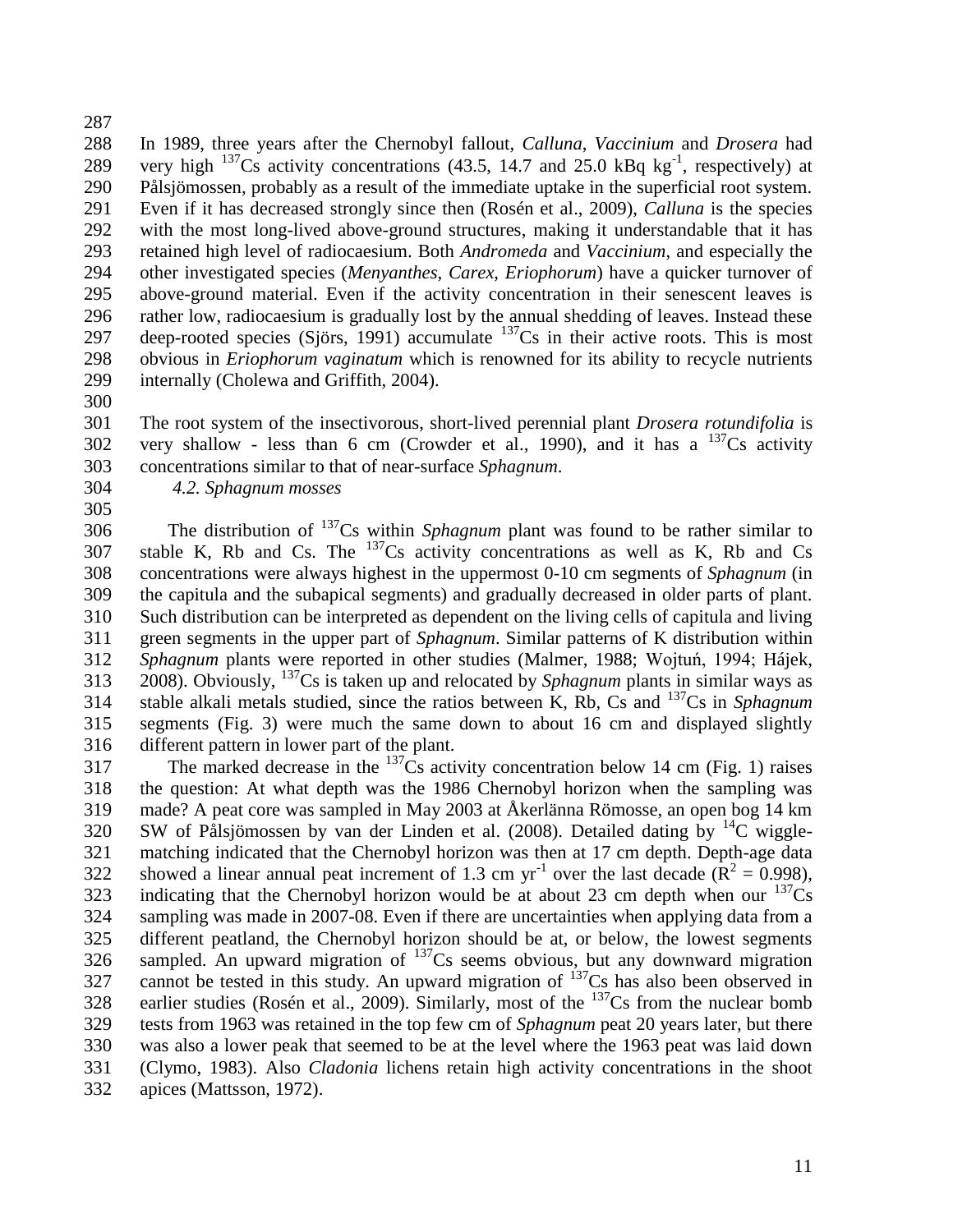Presumably,  $137Cs$  is binding within capitula, living green segments and dead brown segments of *Sphagnum* plant. According to Gstoettner and Fisher (1997) the uptake of some metals (Cd, Cr, and Zn) in *Sphagnum papillosum* is a passive process since they found that living and dead moss accumulated metal equally. For a wide range of 337 bryophytes, Dragović et al.  $(2004)$  found that  $137$ Cs was primarily bound by cation exchange, with only a few percent occurring in biomolecules. *Sphagnum* mosses are known to have remarkably high cation exchange capacity (Clymo, 1963). According to Russell (1988) a high surface activity of *Sphagnum* related to its high cation exchange capacity, which ranges between 90-140 meq/100 g. Porter and Orr (1975) showed that in a water saturated peat moss layer water washes (1 L de-ionised water added to a column of about 1.4 L volume) removed a total of about 60 % of K from *Sphagnum*, indicating that this element was held on cation exchange sites. In turn the desiccation of the living moss usually causes cation leakage from cell cytoplasm during which most of the effused 346 K<sup>+</sup> is retained on the exchange sites and reutilized during the recovery after rewetting 347 (Brown and Brümelis, 1996; Bates 1997). However, this is not necessarily so for  $^{137}Cs$ , since <sup>137</sup>Cs showed a weaker correlation with K, especially in the uppermost part of the 349 plant, which means that Cs uptake might be somewhat different from that of K.  $B\text{ is Bess.}$   $^{137}\text{Cs}$  activity concentrations even within the same segments of the plant showed higher variation compared to K concentration. An even stronger decoupling between <sup>137</sup>Cs and K was observed in the forest moss *Pleurozium schreberi* in which <sup>137</sup>Cs was retained to a higher degree in senescent parts (Mattsson and Lidén, 1975). Rather close 354 correlations, however, were found between Rb and  $137\text{Cs}$ , which might suggest similarities in their uptake and relocation. These observations fit rather well with data obtained by Yoshida and Muramatsu (1998) for fungi.

 Some of the lower parts of *Sphagnum* plants are still alive and able to create a new shoot (Clymo and Duckett, 1986; Högström, 1997), however, much of lower stem is dead 359 though still connected to the capitulum. Thus, the decrease of Cs activity concentration in plant segments below 10 cm indicates a release of the radionuclide from dying-off lower part of *Sphagnum* and internal translocation to the capitulum. The mechanism of radiocaesium and alkali metals relocation within *Sphagnum* is most likely the same active translocation as described for metabolites by Rydin and Clymo (1989). The recently suggested external buoyancy-driven transport (Rappoldt et al., 2003) could redistribute  $137\text{Cs}$ , but since field evidence suggested that buoyancy led to a downward migration of K (Adema et al., 2006) this mechanism seems unlikely. Likewise, a passive downwash and upwash (see Clymo and Mackay, 1987) cannot explain the accumulation towards the surface. 

## **5. Conclusions**

 Rooting depth and an active mycorrhiza seems to be the main factors affecting  $137<sub>Cs</sub>$  activity in vascular plants on peatlands. Relatively shallow root systems of vascular plants favour  $137$ Cs uptake from the zone where the concentration is high in the *Sphagnum* and result in fast decline of activity with time. The Cs activity in plants with more deeply located roots was lower and did not change with time.

For *Sphagnum* the distribution of  $^{137}Cs$  can be driven by several processes: (1) Cation exchange is important and gives similar patterns in all the studied monovalent cations; (2)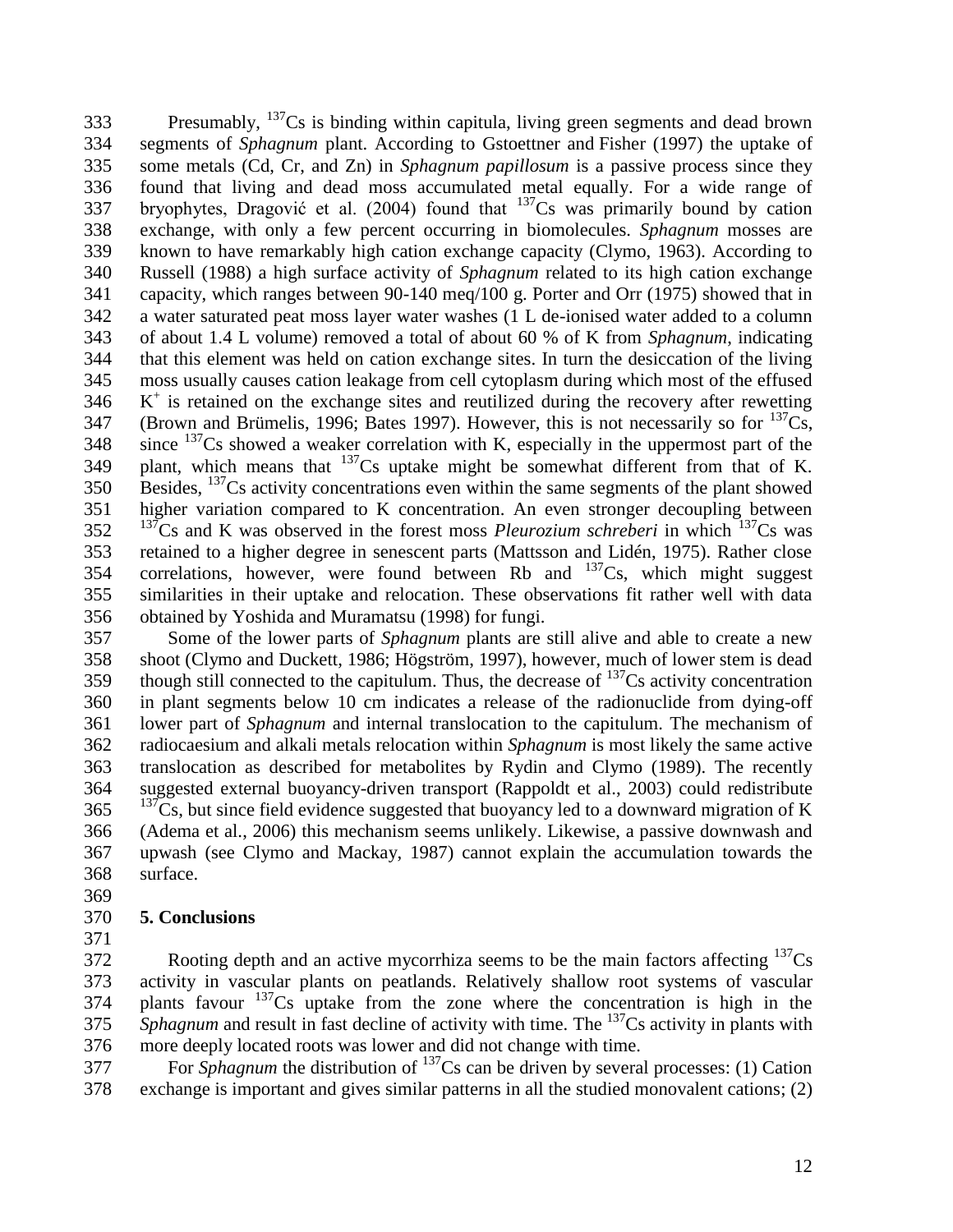uptake/retention in living cells; and (3) downwash and upwash by water outside the plants. It appears that the most important mechanism is (4) internal translocation to active tissue and the apex, which can explain the accumulation in the top layer of the mosses, and which can also explain the accumulation in green parts and fine roots in vascular plants.

- **Acknowledgements**
- 

 The authors gratefully acknowledge Swedish University of Agricultural Sciences (SLU) for financial support of the project, and thank R.S. Clymo for comments on the text.

 

## **References**

- Adema, E.B., Baaijens, G.J., van Belle, J., Rappoldt, A.P., Grootjans, A.P., Smolders, A.J.P. 2006. Field evidence for buoyancy-driven water flow in a *Sphagnum* dominated peat bog. J. Hydrol. 327, 226– 234.
- Bates, J.W. 1997. Effects of intermittent desiccation on nutrient economy and growth of two ecologically contrasted mosses. Ann. Bot. 79, 299–309.
- Brown, D.H., Brümelis, G. 1996. A biomonitoring method using the cellular distribution of metals in moss. Sci. Total .Environ. 187, 153–161
- Bunzl, K., Kracke, W. 1989. Seasonal variation of soil-to-plant transfer of K and fallout 401 <sup>134,137</sup>Cs in peatland vegetation. Health Phys. 57, 593-600.
- 402 Chao, J.H., Chiu, C.Y., Lee, H.P. 2008. Distribution and uptake of  $^{137}Cs$  in relation to alkali metals in a perhumid montane forest ecosystem. Appl. Radiat. Isotopes 66, 1287–1294.
- Cholewa, E., Griffith, M. 2004. The unusual vascular structure of the corm of *Eriophorum vaginatum*: implications for efficient retranslocation of nutrients. J. Exp. Botany 55, 731-741. doi: 10.1093/jxb/erh054
- Clymo, R.S. 1963. Ion exchange in Sphagnum and its relation to bog ecology. Ann. Bot. (Lond.) 27, 309-324.
- Clymo, R.S. 1983. Peat. In: Gore, A.J.P. (Ed.), Ecosystems of the world. 4A. Mires: swamp, bog, fen and moor. General studies. Elsevier, Amsterdam, 159-224.
- Clymo, R.S., Duckett, J.G. 1986. Regeneration of *Sphagnum*. New Phytol. 102, 589-612.
- Clymo, R.S., Mackay, D. 1987. Upwash and downwash of pollen and spores in the unsaturated surface layer of *Sphagnum*-dominated peat. New Phytol. 105, 175-183.
- Cornell, R.M. 1993. Adsorption of cesium on minerals: A review. J. Radioanal. Nucl. Chem. 171, 483-500.
- Crowder, A. A., Pearcon, M. C., Grubb, P. J., Langlois, P. H. 1990. Biological flora of the British Isles: No. 167. Drosera L. J. Ecol. 78, 233-267.
- Dragović, S., Nedić, O., Stanković, S., Bačić, G. 2004. Radiocaesium accumulation in mosses from highlands of Serbia and Montenegro: chemical and physiological aspects. J. Environ. Radioact. 77, 381-388.
- Gstoettner, E.M., Fisher, N.S. 1997. Accumulation of cadmium, chromium, and zinc by the moss *Sphagnum papillosum* Lindle. [Water, Air, Soil Pollut.](http://www.ingentaconnect.com/content/klu/wate;jsessionid=6s0r8dl0k61h5.alice) 93, 321-330.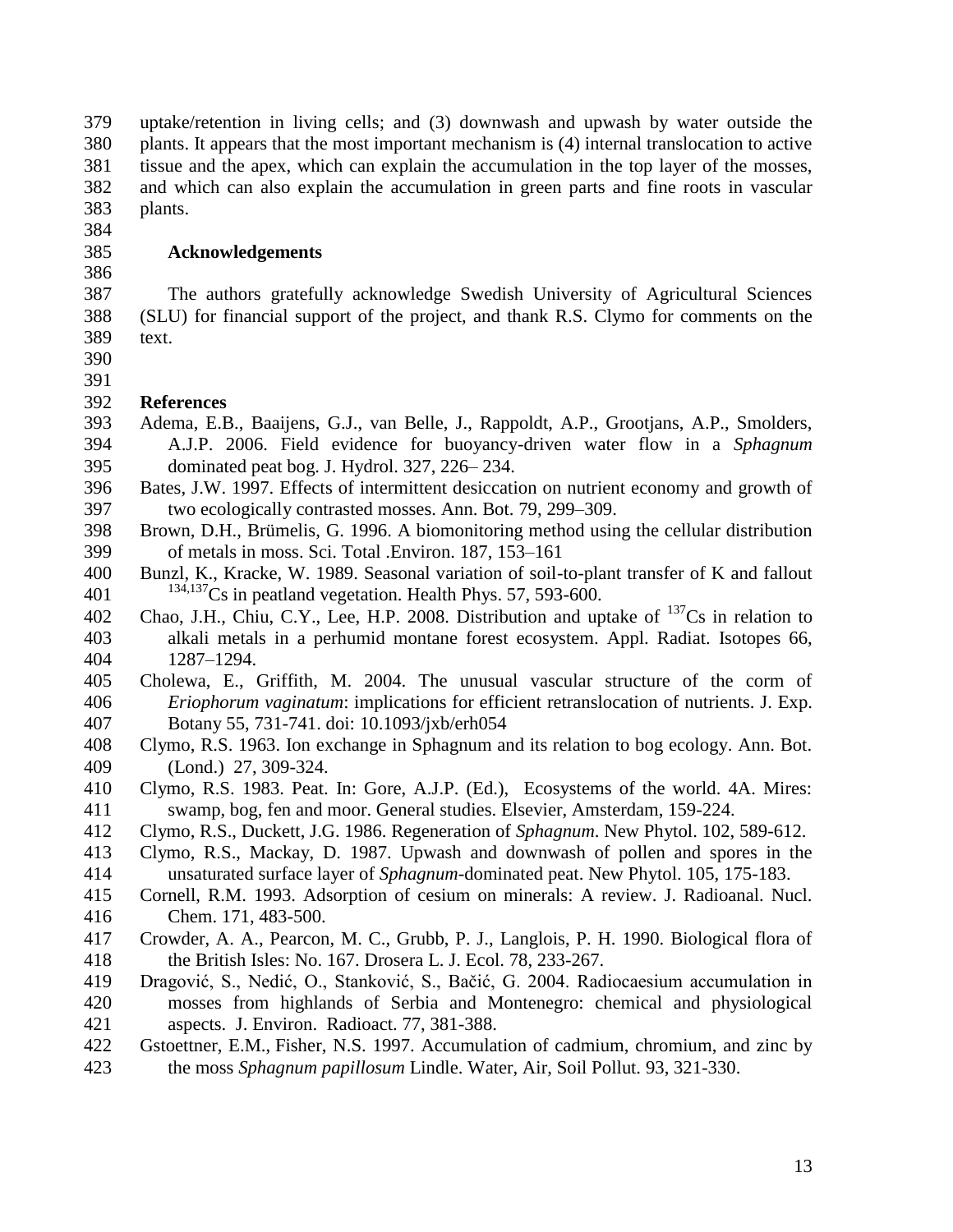- Hájek, T. 2008. Ecophysiological adaptations of coexisting *Sphagnum* mosses. PhD. thesis. University of South Bohemia, Faculty of Science, Czech Republic, 98 pp.
- 426 Hanson, W.C. 1982. <sup>137</sup>Cs concentrations in northern Alaskan Eskimos, 1962-79: effects of ecological, cultural and political factors. Health Phys. 42, 433-447.
- Harley, J.L., Harley, E.L. 1987. A check-list of mycorrhiza in the British flora. New Phytol. (Supplement), 105, 1-102.
- Heath, G.H., Luckwell, L.C., Pullen, O.J. 1938. The rooting systems of heath plants. J. Ecol. 26, 331-352.
- Högström, S. 1997. Habitats and increase of Sphagnum in the Baltic Sea island Gotland, Sweden. Lindbergia 22, 69-74.
- MacKenzie, A.B., Farmer, J.G., Sugden, C.L. 1997. Isotopic evidence of the relative retention and mobility of lead and radiocaesium in Scottish ombrotrophic peats, *Sci. Total Environ.* 203, 115–127.
- Malmer, N. 1988. Patterns in the growth and the accumulation of inorganic constituents in the sphagnum cover on ombrotrophic bogs in Scandinavia. Oikos 53, 105-120.
- Malmer, N., Svensson, B. Wallén, B. 1994. Interactions between *Sphagnum* mosses and field layer vascular plants in the development of peat-forming system. Folia Geobot. Phytotax. 29, 483-496.
- Malmer, N., Wallén, B. 1986. Inorganic elements above and below ground in dwarf shrubs on a subarctic peat bog. Oikos 46, 200-206.
- Mattson, S. 1972. Radionuclides in lichen, reindeer and man. Long-term variation and internal distribution studied by gamma-spectrometric methods. PhD thesis, Lund University, Sweden.
- 447 Mattsson, S., Lidén, K. 1975. <sup>137</sup>Cs in carpets of the forest moss Pleurozium schreberi, 1961-1973. Oikos 26, 323-327.
- Messier, C., Kimmins, J.P. 1991. Above- and below-ground vegetation recovery in recently clearcut and burned sites dominated by *Gaultheria shallon* in coastal British Columbia. Forest Ecol. Manag. 46, 275-294.
- Metsävainio, K. 1931. Untersuchungen über das Wurzelsystem der Moorpflanzen. Ann. Bot. Soc. Zool. Bot. Fenn. Vanamo 1, 1-418.
- Minitab Inc., 2006. Minitab Statistical Software, Release 15 for Windows, State College, Pennsylvania, USA.
- Nifontova, M.G. 2005. Long-termed dynamics of technogenic radionuclides contents in moss-and-lichen cover. In: Strand, P., Børretzen, P., Jølle, T. (Eds.), Proceedings of the Sixth International Conference on Environmental Radioactivity in the Arctic and Antarctic. Nice, 26 October 2005. Norwegian Radiation Protection Authority, Østeras, Norway, 289-292.
- Olsen, R.A., Joner, E., Bakken, L.R. 1990. Soil fungi and the fate of radiocaesium in the soil ecosystem - a discussion of possible mechanisms involved in the radiocaesium accumulation in fungi, and the role of fungi as a Cs-sink in the soil. In: Desmet, G., Nassimbini, P., Belli, M. (eds.) Transfer of radionuclides in natural and semi-natural environments..Elsevier, London, pp. 657-663.
- 466 Orlov O.O., Irklienko S.P., Turko V.M. 1999. The  $^{137}Cs$  content in biogeocenosis components of mesooligotrophic bogs of Ukrainian Polessie and the role of 468 sphagnous cover in redistribution of potassium- and  $137Cs$  streams in their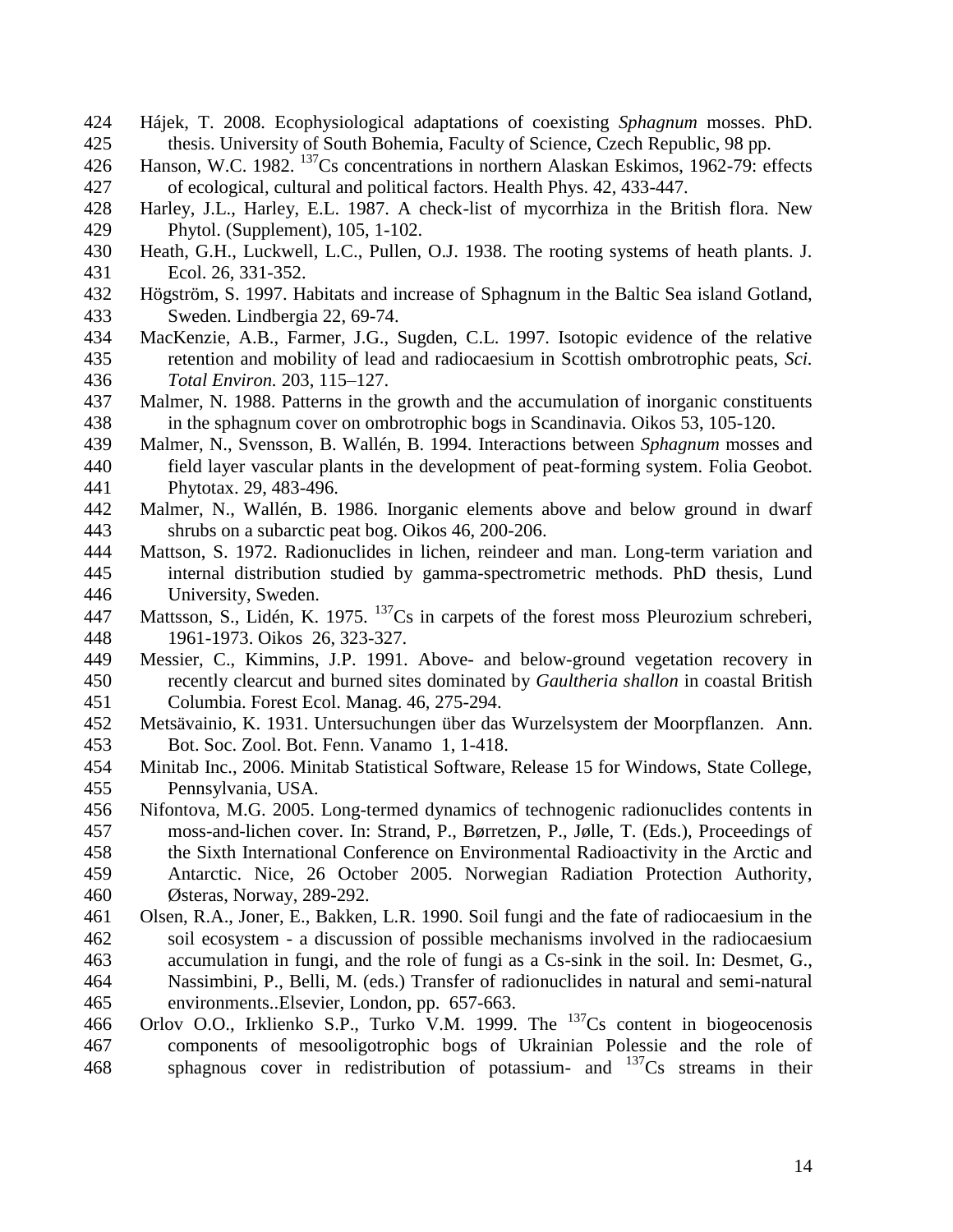- ecosystems. In: Problemy ekologii lesov i lesopolzovania na ukrainskom Polessie. Zhytomir: Volyn, 1999. Issue 6. P.26–33 (In Ukr.).
- Porter, B., Orr. 1975.<http://scholar.lib.vt.edu/ejournals/JARS/v30n3/v30n3-orr.htm>
- 472 Rafferty, B., Brennan, M., Dawson, D., Dowding, D. 2000. Mechanisms of  $^{137}Cs$ migration in coniferous forest soils. J. Environ. Radioact. 48, 131-143.
- Rafferty, B., Dawson, D., Kliashtorin, A. 1997. Decomposition in two pine forests: The 475 mobilisation of  $^{137}$ Cs and K from forest litter. Soil Biol. Biochem. 29, 1673-1681.
- Rappoldt, C., Pieters, G.J.J.M., Adema, E.B., Baaijens, G.J., Grootjans, A.P., van Duijn, C.J. 2003. Buoyancy-driven flow in peat bogs as a mechanism for nutrient recycling. PNAS 100, 14937-14942.
- 479 Rosén, K., Vinichuk, M., Johanson. K.J. 2009.  $^{137}Cs$  in a raised bog in central Sweden. J. Environ. Radioact. 100, 534-539.
- Rosén, K., Öborn, I., Lönsjö, H. 1999. Migration of radiocaesium in Swedish soil profiles after the Chernobyl accident, 1987-1995. J. Environ. Radioact. 46, 45-66.
- Russell, E.W. 1988. Soil conditions and plants growth, Eleventh Edition, Longmans, London, England.
- Rydin, H., Clymo, R.S. 1989. Transport of carbon and phosphorus about Sphagnum. Proc. R. Soc. Lond. B Bio. 237, 63-84.
- Rydin, H., Jeglum, J.K. 2006. The biology of peatlands. Oxford University Press.
- Rydin, H., Sjörs, H., Löfroth, M. 1999. Mires. Acta Phytogeog. Suec. 84, 91-112.
- Schleich, N., Degering, D., Unterricker, S. 2000. Natural and artificial radionuclides in forest and bog soils: Tracers for migration processes and soil development. Radiochim. Acta 88, 803-808.
- Sjörs, H. 1991. Phyto- and necromass above and below ground in a fen. Holarct. Ecol. 14, 208-218.
- Strandberg, M., Johansson, M. 1999. Uptake of nutrients in Calluna vulgaris seed plants grown with and without mycorrhiza. Forest Ecol.Manage. 114, 129-135.
- Turetsky, M.R., Manning, S.W., Wieder, R.K. 2004. Dating recent peat deposits. Wetlands 24, 324-356.
- van der Linden , M., Vickery, E., Charman, D., van Geel, B. 2008. Effects of human impact and climate change during the last 350 years recorded in a Swedish raised bog deposit. Palaeogeog. Palaeoclim. Palaeoecol. 262, 1-31
- 501 Vinichuk, M.M., Johanson, K.J. 2003. Accumulation of  $^{137}Cs$  by fungal mycelium in forest ecosystems of Ukraine. J. Environ. Radioact. 64*,* 27-43.
- 503 Vinichuk. M.M., Johanson, K.J., Taylor, A. 2004.  $^{137}Cs$  in the fungal compartments of Swedish forest soils. Sci. Total Environ. 323, 243-251.
- Wallén, B. 1986. Above and below ground dry mass of the three main vascular plants on hummocks on a subarctic peat bog. Oikos, 46, 51-56.
- Wauters, J., Vidal, M., Elsen, A., Cremers, A. 1996. Prediction of solid/liquid distribution coefficients of radiocaesium in soils and sediments. Part two: A new procedure for solid phase speciation of radiocaesium, Appl. Geochem. 11, 595-599.
- White, P.J., Broadley, M.R. 2000. Mechanisms of caesium uptake by plants. New Phytol. 147, 241-256.
- Wojtuń, B. 1994. Element contents of *Sphagnum* mosses of peat bogs of Lower Silesia (Poland). The Bryologist 97, 284-295.